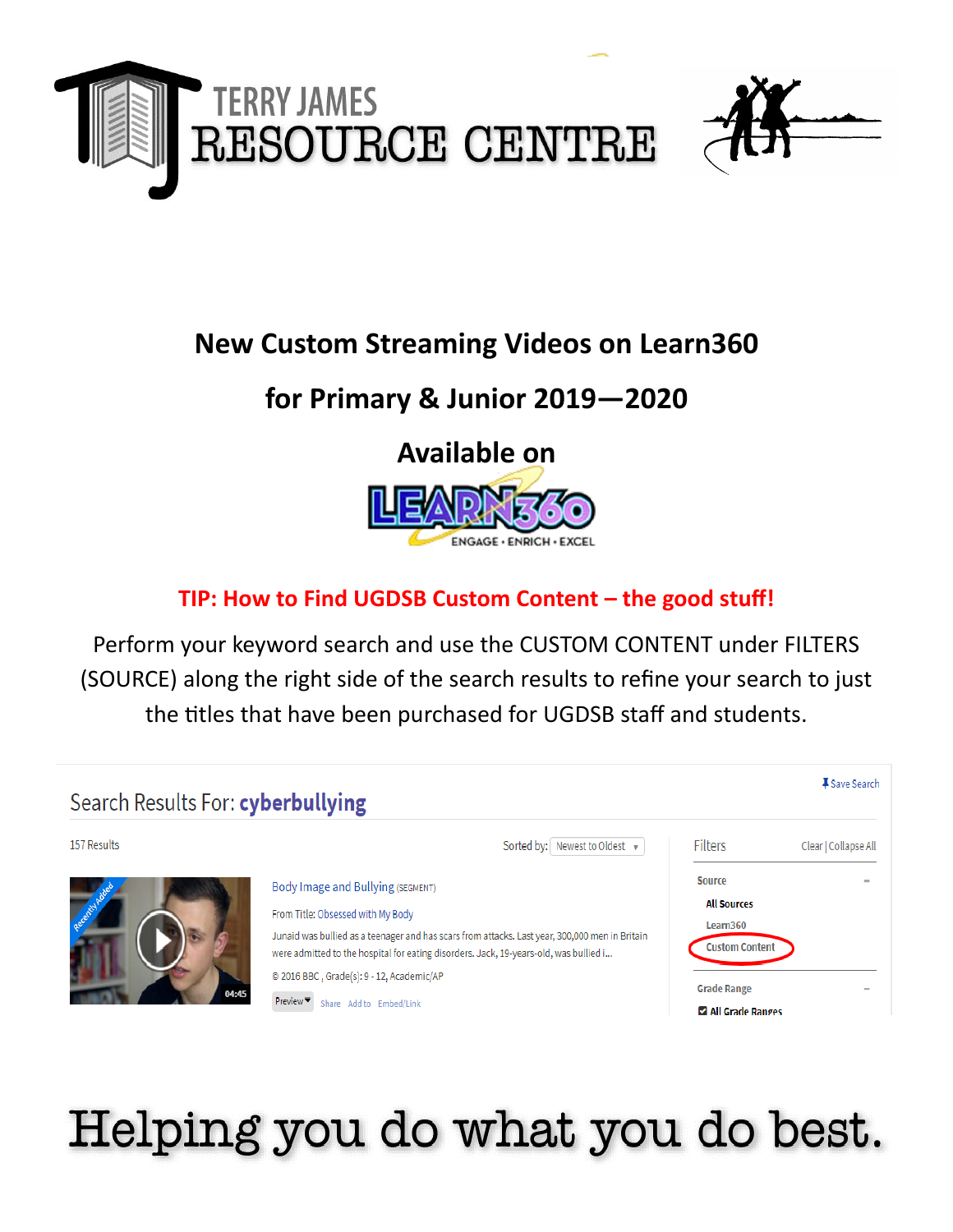





#### **Character Education**

#### Helping Around the House : Are You Ready? - Series

#### **Audience : PreK—Grade 2**



Everyday is exciting when you're learning something new! Especially when you're a kid getting the inside scoop from someone just like you! Are You Ready? is a new short-form series that features real-life role models showing preschoolers, JK & SK how to feel a little more grown up each day. Using easy-to understand techniques, relatable mistakes, and encouragement to try again, each bite-sized episode helps the audience reach a new milestone in their independence. Developed with the help of early childhood education professionals, Are You Ready? sets the foundation for life long learning, behaviour, and well-being.

**Titles :** Raking Leaves **Exercise Engine Contract Unpacking Groceries** 

Washing the Dishes Setting the Table Emptying the Garbage Making the Bed Cleaning Up **Feeding Pets** Playing with Pets Sorting Laundry

#### **Children's Stories**



**IGGY PECK, ARCHITECT** 

#### **Audience : PreK +**

Iggy has one passion: building. His parents are proud of his fabulous creations, even though they're sometimes surprised by his materials - who could forget the tower he built out of dirty diapers? When his second-grade teacher declares her dislike of architecture, Iggy faces a challenge. He loves building too much to give it up! With Andrea Beaty's irresistible rhyming and David Roberts's puckish illustrations, this video will charm creative kids everywhere and will amuse their sometimes bewildered parents.

#### Rosie Revere, Engineer



#### **Audience : PreK +**

This is the story of Rosie Revere, who dreamed of becoming a great engineer. Rosie may seem quiet during the day, but at night she's a brilliant inventor of gizmos and gadgets who dreams of becoming a great engineer. When her Great-Great-Aunt Rose comes for a visit and mentions her one unfinished goal - to fly - Rosie sets to work building a contraption to make her aunt's dream come true.

#### She Persisted : 13 American Women Who Changed the World



#### **Audience : PreK - Grade 3**

Chelsea Clinton celebrates thirteen American women who helped shape our country through their tenacity, sometimes through speaking out, sometimes by staying seated, sometimes by captivating an audience. They all certainly persisted. This book features: Harriet Tubman, Helen Keller, Clara Lemlich, Nellie Bly, Virginia Apgar, Maria Tallchief, Claudette Colvin, Ruby Bridges, Margaret Chase Smith, Sally Ride, Florence Griffith Joyner, Oprah Winfrey, Sonia Sotomayor and one special cameo. Includes an interview with author Chelsea Clinton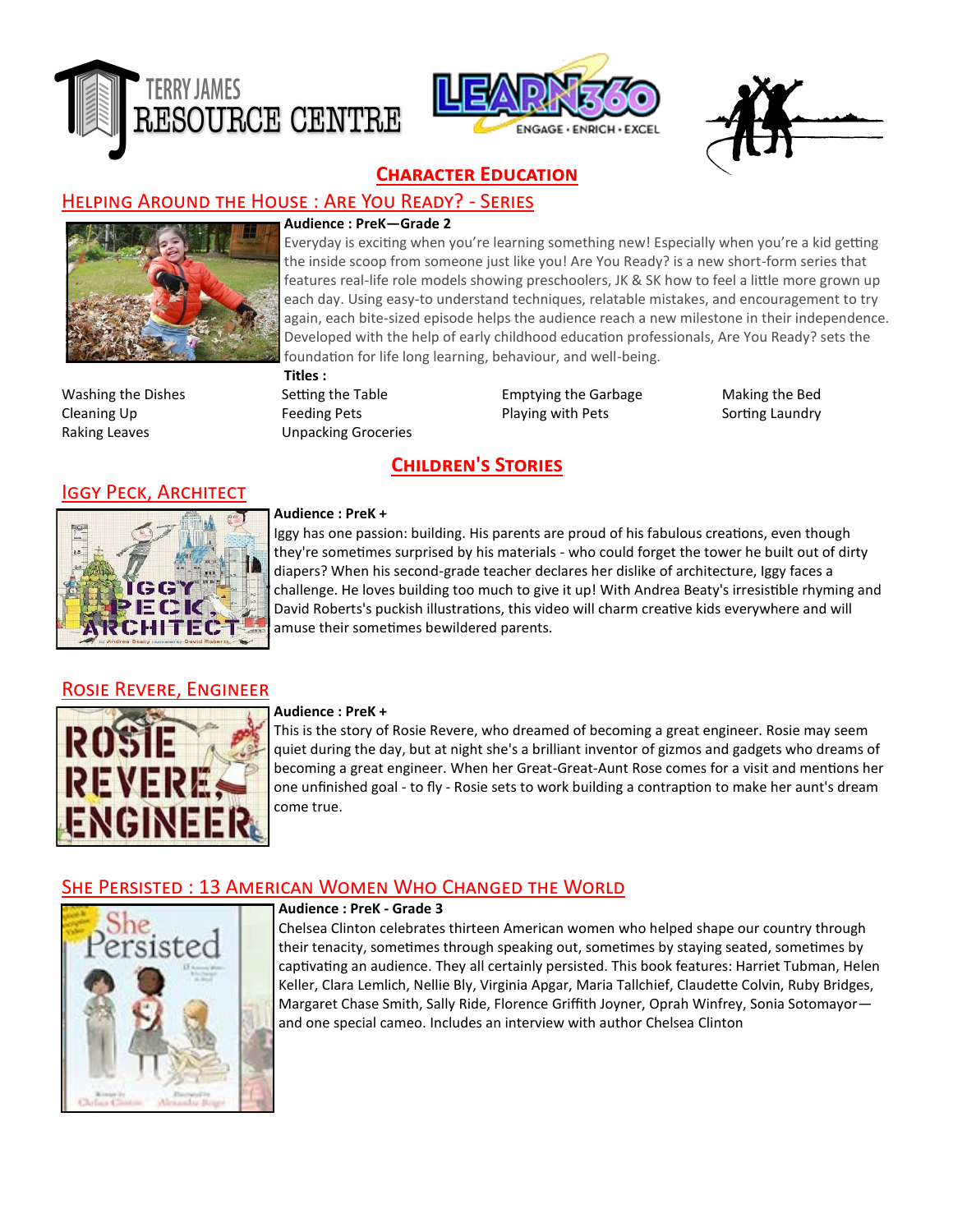





#### **Indigenous Education & Social Studies**

#### Raven's Quest - Series



#### **Audience : PreK—Grade 5**

Raven's Quest features first-person stories told by Indigenous children from across the country. The series visits different political and physical regions in Canada, including: the lush landscape of British Columbia to visit a girl from the Haida Nation who demonstrates how to make a cedar bark basket; the city of Ottawa, where an Inuit girl explains the importance of throat singing; and Nova Scotia where a boy who is Mi'kmaq shares his passion for traditional dancing.

#### Cameron Emily Howenadae Peyton

**Titles :**

#### The Mystery of Sticks and Stones

**Mathematics**



#### **Audience : Grade 3—8**

What do a stick, a rubber duck, and a creepy mask have in common? E.B. and Kyla venture out to the Akwesasne Reserve to learn about the historical importance of lacrosse and then discover the connection between the rubber duck and the origin of basketball.

#### Look Kool—Series



#### **Audience : Grades 3 — 8**

LOOK KOOL uses songs, skits, and wacky challenges to help our host, Hamza, and his mischievous robot cat find the answers to mathematical mysteries. In every episode, Hamza is helped by real kids who hunt for shapes, do hands-on experiments, and solve brain-bending puzzles. Who knew math could be so much fun? Tune in for wacky but informative interviews with an Android who understands computers from the inside out, veggie super-star and fractals expert Brock Lee, and even the Perspective Phantom, a 3-dimensional super-hero! And don't be surprised if some of the guests break into song.

**Titles :** 1, 2, 3, Dimensions Frame Shell Solid Weird Shapes Programming

Math in Music **Nature's Measurement** Measurement Nature's Most Mysterious Patterns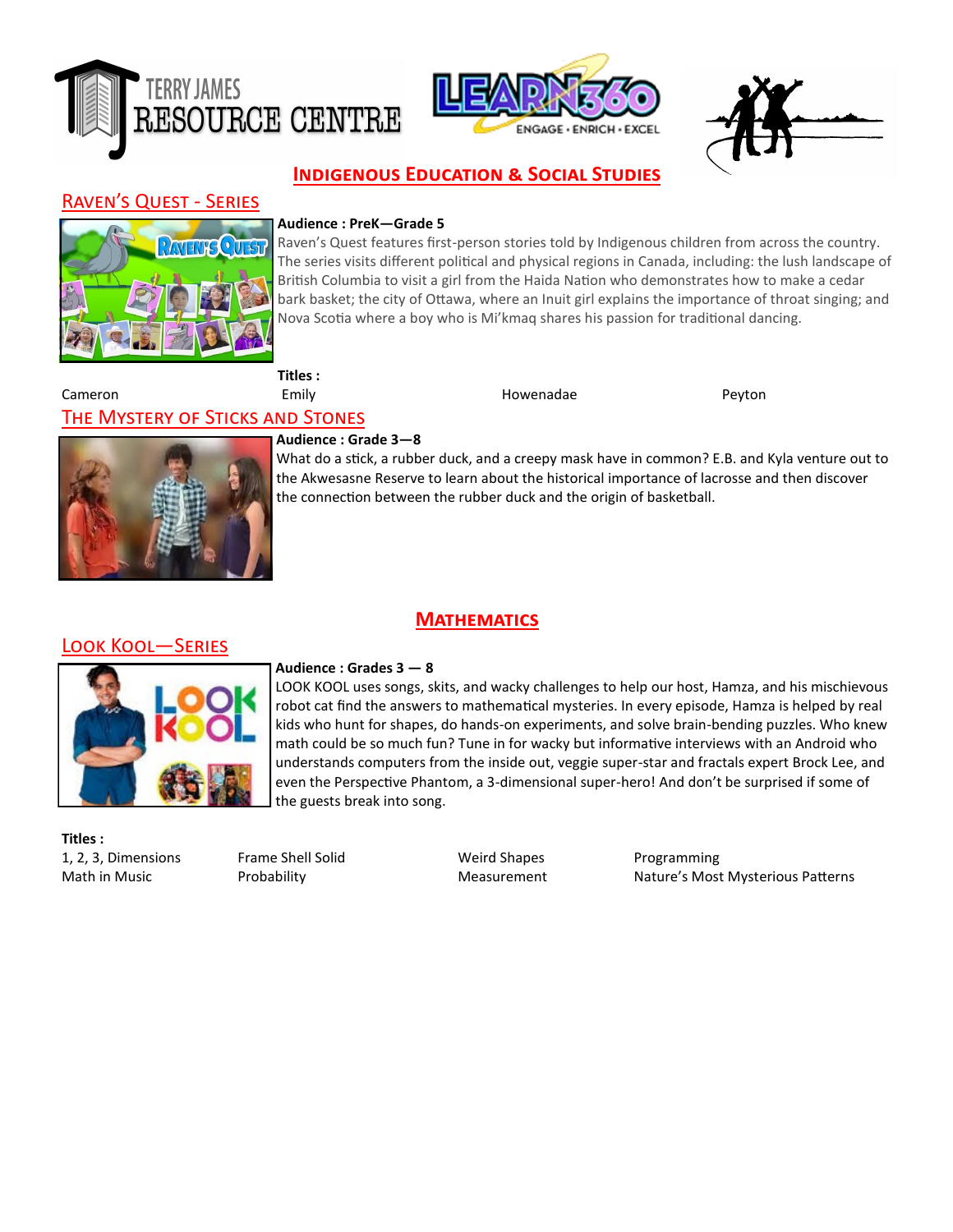





#### **Music**

#### The Howdytoons Collection of Songs

#### **Audience : K—Grade 5**



Rock'N'Rainbow is a Toronto based glam-rock band making music aimed at children ages 4 to 7. Energetic live action and quality animation will captivate viewers of the lively music videos in this collection of 19 short songs! Mike Whitla has been promoting the benefits of learning through music for over 15 years.

**Songs included are:**  Baa Baa Black Sheep **(1:24)**  Baby Shark **(2:00)**  Elephants Have Wrinkles **(2:10)**  Everybody Farts **(1:30)**  Five Little Pumpkins **(1:36)**  Five Senses **(2:40)**  Hands Together, Hands Apart **(1:40)**  I'm A Crazy Witch **(2:00)**  I'm Dressing up for Halloween **(2:10)**  It's Hallowe'en! **(2:00)**  Little Green Frog **(1:20)**  Riding My Scooter **(3:40)**  Roly Poly **(2:10)**  Sleeping Bunnies **(1:40)**  Sticky Sticky Bubble Gum **(1:40)**  The Freeze **(2:39)**  Train is a Coming **(2:00)**  Walking in the Night **(2:30)**  Zoom Zoom Zoom, We're going to the Moon **(1:50)**